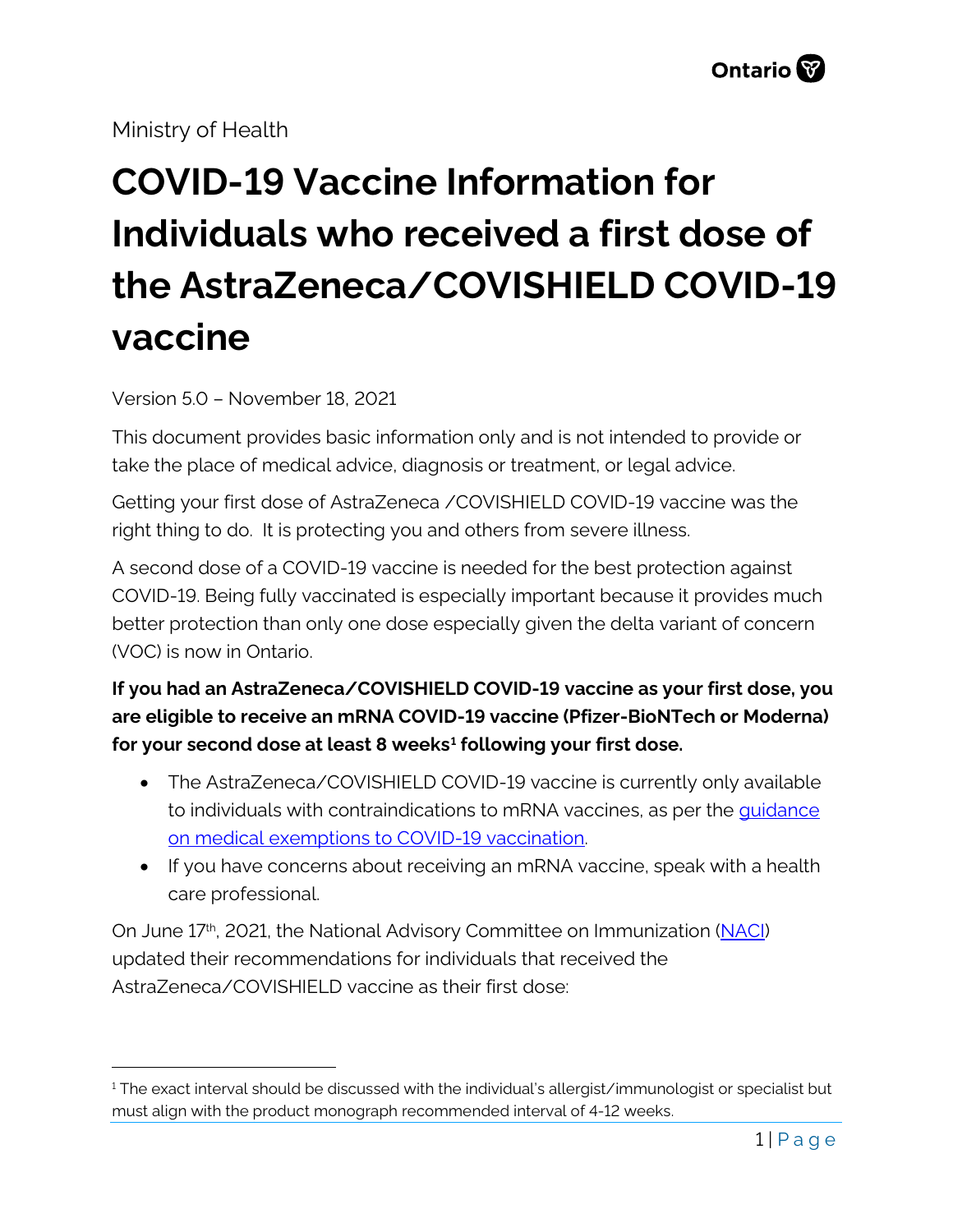

- An mRNA vaccine **is now preferred** as a second dose because current evidence suggests it may produce a better immune response and there is good safety data about having an mRNA vaccine as a second dose.
- Individuals who receive two doses of the AstraZeneca/COVISHIELD vaccine are considered fully vaccinated and generally do not require additional doses unless [medically indicated.](https://www.health.gov.on.ca/en/pro/programs/publichealth/coronavirus/docs/vaccine/COVID-19_vaccine_third_dose_recommendations.pdf)

More information about NACI's recommendations can be found in this summary [statement](https://www.canada.ca/en/public-health/services/immunization/national-advisory-committee-on-immunization-naci/recommendations-use-covid-19-vaccines/summary-statement-june-17-2021.html) on their website.

Here is what we know about a mixed COVID-19 vaccine schedule:

- Current evidence suggests that getting an mRNA vaccine after the first dose of an AstraZeneca/ COVISHIELD COVID-19 vaccine produces a better immune response, including against variants of concern, than a second dose of AstraZeneca/ COVISHIELD vaccine. It is possible that a better immune response will mean better protection and/or a longer duration of protection. Numerous studies are underway to assess this further.
- There is a possibility of increased short-term side effects after the second dose when using different vaccine type for the second dose, such as pain and swelling at the local injection site, headache, fatigue and muscle aches.

Two doses of AstraZeneca/ COVISHIELD COVID-19 vaccine provide good protection against symptomatic COVID-19 and severe outcomes, such as hospitalizations and death.

• Clinical trials showed that AstraZeneca/ COVISHIELD COVID-19 vaccine offers the best protection when the two doses are spread out by 12 weeks. When the doses were spread out by  $\geq 12$  weeks, it provided an estimated 82% protection against symptomatic disease. When the two doses were given closer together (9-12 weeks), protection was estimated at 69%.

The AstraZeneca/ COVISHIELD vaccine has been linked with a very rare but serious blood clotting condition, called Vaccine-Induced Immune Thrombotic Thrombocytopenia (VITT).\* This is a condition that can be very serious and hard to treat. The rate of VITT is estimated to be between 1 per 26,000 and 1 per 100,000 persons vaccinated with a first dose of an AstraZeneca/COVISHIELD COVID-19 vaccine [\(NACI\)](https://www.canada.ca/content/dam/phac-aspc/documents/services/immunization/national-advisory-committee-on-immunization-naci/recommendations-use-covid-19-vaccines/recommendations-use-covid-19-vaccines-en.pdf). The rate of VITT in Canada after a first dose has been estimated to be approximately 1 per 55,000 doses given\*. At this time, international data